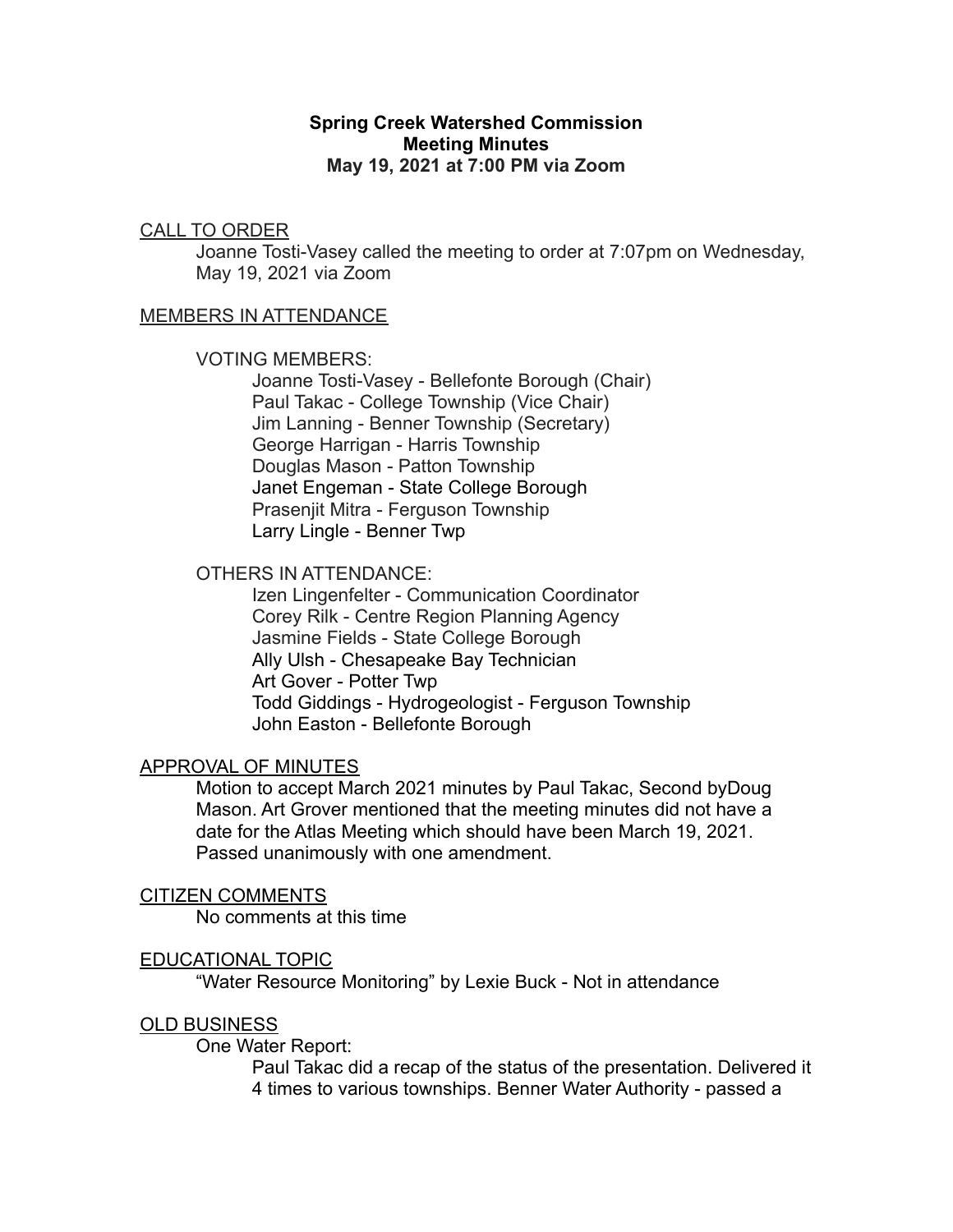resolution of support - Halfmoon Township Supervisors - voted to support. Continuing to work on Harris and Patton Townships Link to presentation:

<https://www.youtube.com/watch?v=oh1pXG75kQg> Link to resolution:

**[https://www.dropbox.com/s/0o4f3oqlvit2xo0/Resolution%20Su](https://www.dropbox.com/s/0o4f3oqlvit2xo0/Resolution%20Supporting%20the%20Spring%20Creek%20Watershed%20Commission%20Phase%20II%20Report%20and%20Phase%20III%20Development%20Project%20%5BMunicipality%20copy%5D.docx?dl=0) [pporting%20the%20Spring%20Creek%20Watershed%20Commi](https://www.dropbox.com/s/0o4f3oqlvit2xo0/Resolution%20Supporting%20the%20Spring%20Creek%20Watershed%20Commission%20Phase%20II%20Report%20and%20Phase%20III%20Development%20Project%20%5BMunicipality%20copy%5D.docx?dl=0) [ssion%20Phase%20II%20Report%20and%20Phase%20III%20D](https://www.dropbox.com/s/0o4f3oqlvit2xo0/Resolution%20Supporting%20the%20Spring%20Creek%20Watershed%20Commission%20Phase%20II%20Report%20and%20Phase%20III%20Development%20Project%20%5BMunicipality%20copy%5D.docx?dl=0) [evelopment%20Project%20%5BMunicipality%20copy%5D.doc](https://www.dropbox.com/s/0o4f3oqlvit2xo0/Resolution%20Supporting%20the%20Spring%20Creek%20Watershed%20Commission%20Phase%20II%20Report%20and%20Phase%20III%20Development%20Project%20%5BMunicipality%20copy%5D.docx?dl=0) [x?dl=0](https://www.dropbox.com/s/0o4f3oqlvit2xo0/Resolution%20Supporting%20the%20Spring%20Creek%20Watershed%20Commission%20Phase%20II%20Report%20and%20Phase%20III%20Development%20Project%20%5BMunicipality%20copy%5D.docx?dl=0)**

Financial Planning Committee:

Presented by Paul Takac - suggested deferring the fundraising group to the working group that will be formed later.

Caitlin Teti Master's Project Plan:

Caitlin Teti - no report at this time. Working on a presentation for the future.

Atlas Project:

Bob Carline - no report at time time. May's meeting was rescheduled to Friday, June 25, 2021 at 1:00 pm.

## Education Committee:

Educational Topics for 2021

July 21st – Clearwater Conservancy – Centred Outdoors September 15th, Lara Fowler, "Understanding and Stewarding Water Quality, a Legal Perspective" November 17 – Clearwater Conservancy – Riparian Buffers of Clearwater Conservancy

SCWC Facebook Page:

Izen Lingenfelter gave a brief update on the status of the Facebook page and will be posting various updates and articles to the page.

Microplastic Pollution in the Spring Creek Watershed:

Presentation by Jasmine Fields on possible educational solutions tabled to July

### NEW BUSINESS

Invoicing Municipalities for memberships in 2022:

Timing to match municipal budget planning - Prasenjit Mitra suggested that we send the invoices out in early November and use 2020 census numbers. George Harrigan recommended we send out invoices in July. Larry Lingle suggested we send them out in September. John Easton and Paul Takac also agreed on a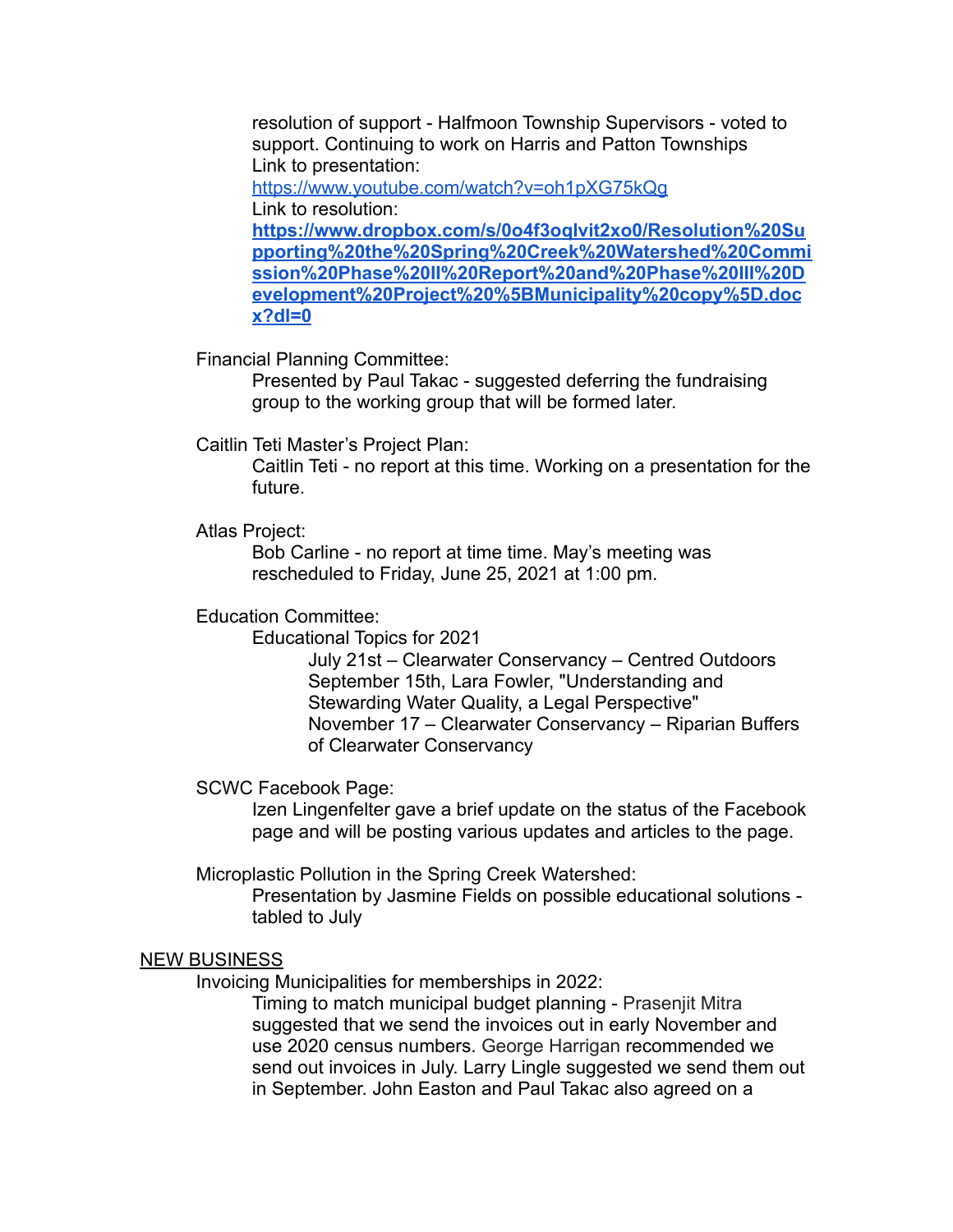September mailing but we use 2010 Census numbers unless 2020 are available..

Motion to send out the SCWC invoices by September 1st of each year by Larry Lingle. Second by George Harrigan.

> Paul Takac would like to amend that motion that we also use 2010 Census numbers unless we have 2020 numbers by the time for billing. Second by Prasenjit Mitra. Passed unanimously

Main motion - Passed unanimously

How to hold our meetings going forward:

Shall we continue with Zoom meetings, in person meetings, or a Hybrid meeting to have both in person and zoom capabilities. Paul Takac suggested that we hold the rest of the meetings for the remainder of the hybrid. Janet Engeman suggest Hybrid or Zoom Jim Lanning is in favor of Zoom Prasenjit Mitra is in favor of hybrid meetings and asked if the attendance has been better or worse compared to pre-covid? Joanne Tosti-Vasey mentioned that we have zoom for the rest of the year with a savings of about \$40 Larry Lingle suggests zoom George Harrigan suggests zoom and not hybrid

Larry Lingle makes a motion that SCWC continues meetings via zoom for the rest of the calendar year. Second by Prasenjit Mitra. Passed unanimously

## FINANCIALS

Presented by John Eaton

## **February 2021**

|              | DEBIT  | <b>CREDIT</b> | <b>BALANCE</b> |
|--------------|--------|---------------|----------------|
| Project Fund | \$0.00 | \$0.00        | \$2,150.63     |
| General Fund | \$0.00 | \$7,962.00    | \$26,109.08    |

Credit – Memberships for 2020 and 2021

2020: Milesburg (2020), Walker Townships, College Township Water Authority.

2021: State College Borough plus Benner, and Patton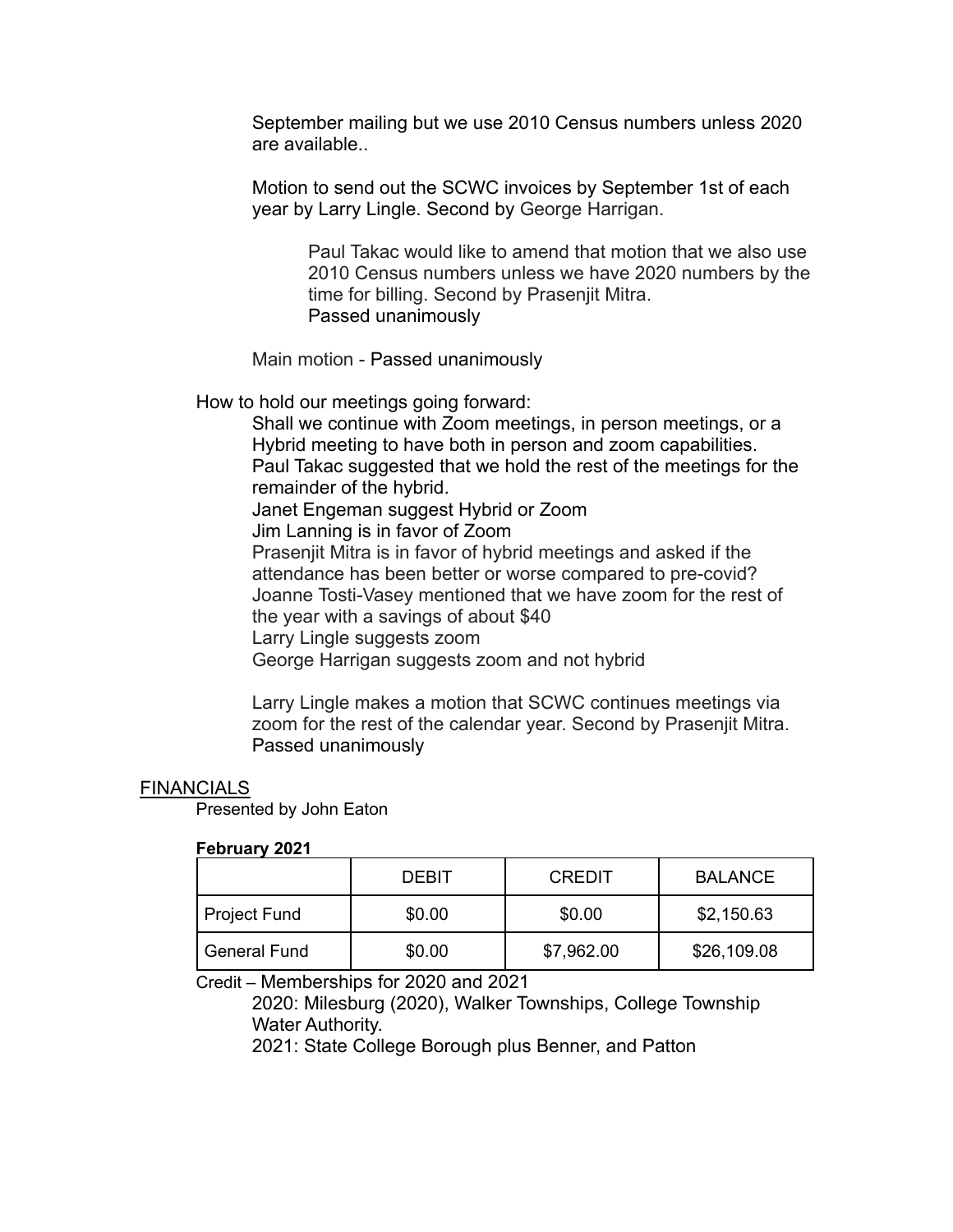#### **March 2021**

|                | <b>DEBIT</b> | <b>CREDIT</b> | <b>BALANCE</b> |
|----------------|--------------|---------------|----------------|
| Project Fund   | \$0.00       | \$0.00        | \$2,150.63     |
| l General Fund | \$0.00       | \$1,985.00    | \$29,094.08    |

Credit – Memberships for 2021: Bellefonte Borough, Halfmoon Township, Potter Township, Spring Township

### **April 2021**

|                     | <b>DEBIT</b> | <b>CREDIT</b> | <b>BALANCE</b> |
|---------------------|--------------|---------------|----------------|
| <b>Project Fund</b> | \$0.00       | \$0.00        | \$2,150.63     |
| <b>General Fund</b> | \$79.45      | \$7,962.00    | \$28,014.63    |

Debit - Zoom fee

## ONCE AROUND THE WATERSHED

George Harrigan - Harris Township - No Report

Larry Lingle - Benner Twp - No Report

Paul Takac - College Township - approaching final vote on Aspen Heights development plan. Land wildlife reserve along Slab Cabin Run. Millbrook Marsh plans for educational building moving forward

Janet Engeman - State College Borough - No Report

Prasenjit Mitra - Ferguson Township - No Report

Douglas Mason - Patton Township - No Report

John Easton - Bellefonte Borough - Talleyrand Park modification for kayaks to safely travel. Students are working on the project, bypass, removal, or modification. interested in dam removal. George mentioned that this is a great educational piece for the group, Presentation was tapes by CNET - possibility of using it as an educational piece. Going to try and get that section to email to the group for viewing.

## ADJOURNMENT

Prasenjit Mitra made a motion to adjourn. Second by Janet Engeman. Passed unanimously Meeting adjourned at 8:12 pm